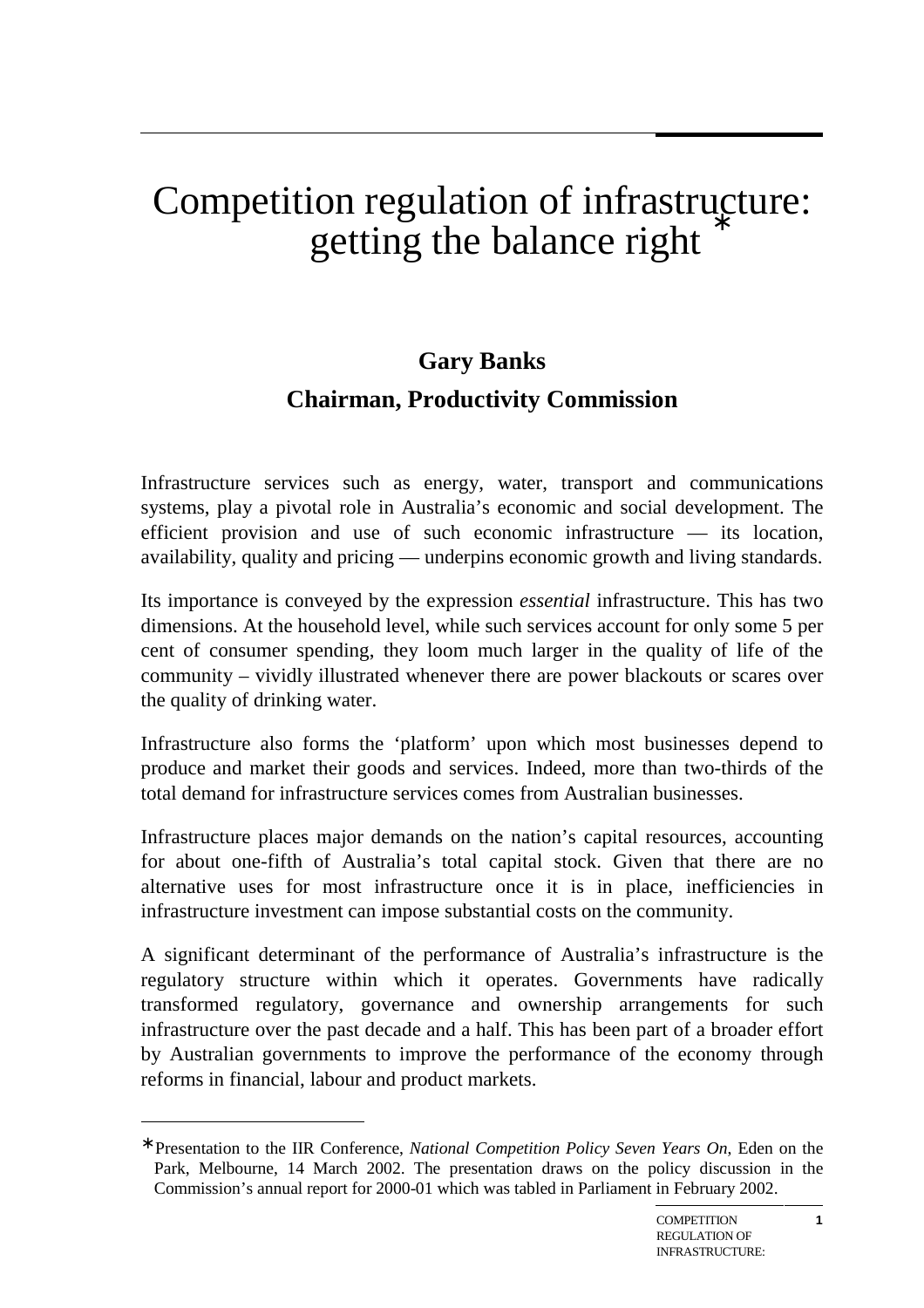### **There was a pressing need for infrastructure reform**

Demands for cheaper and better quality infrastructure services were precipitated by increased competitive pressures on Australian industries as barriers to foreign imports and investment declined. Firms facing new external pressures realised that lack of efficiency within power, freight and communications industries were inflating their costs and handicapping their competitiveness.

A number of reviews at State and Commonwealth levels, as well as a series of international benchmarking studies, confirmed the suspicions of downstream businesses.

Poor performance of our infrastructure was manifest in excessive and misplaced capital investment, substantial overmanning, problems of timeliness, quality and lack of innovation in service delivery, poor financial returns and a mounting debt burden for taxpayers. Prices for some services (for example, telecommunications, electricity and rail freight) bore little relation to those which would apply if efficient production methods were used. At the same time, prices for some other infrastructure services (for example, irrigation water and urban rail services) fell well short of costs. Complicating the story were a mish-mash of opaque crosssubsidies which typically favoured households at the expense of business.

A recurring theme of official reviews was that because many government business enterprises were statutory monopolies — with competition expressly prohibited or suppressed — they lacked incentives to be cost conscious and innovative. Managers had limited operational flexibility, and unclear and conflicting directions, as governments pursued efficiency and social objectives in ways which cut across the achievement of both. Government ownership and restrictions on competition had long been politically favoured ways of providing subsidised access to infrastructure for particular groups. As the reviews found, however, attempting to achieve social objectives by those means had come at the expense of productivity, cost and innovative service delivery.

While there were diverse approaches to reform in the 1990s, certain features stand out:

- perhaps the most fundamental was the introduction of competition to improve incentives for efficient infrastructure investment and use, including through the structural separation of contestable activities (such as electricity generation);
- social and regional concerns were addressed more directly through subsidies financed out of general taxation, rather than inefficient cross-subsidies; and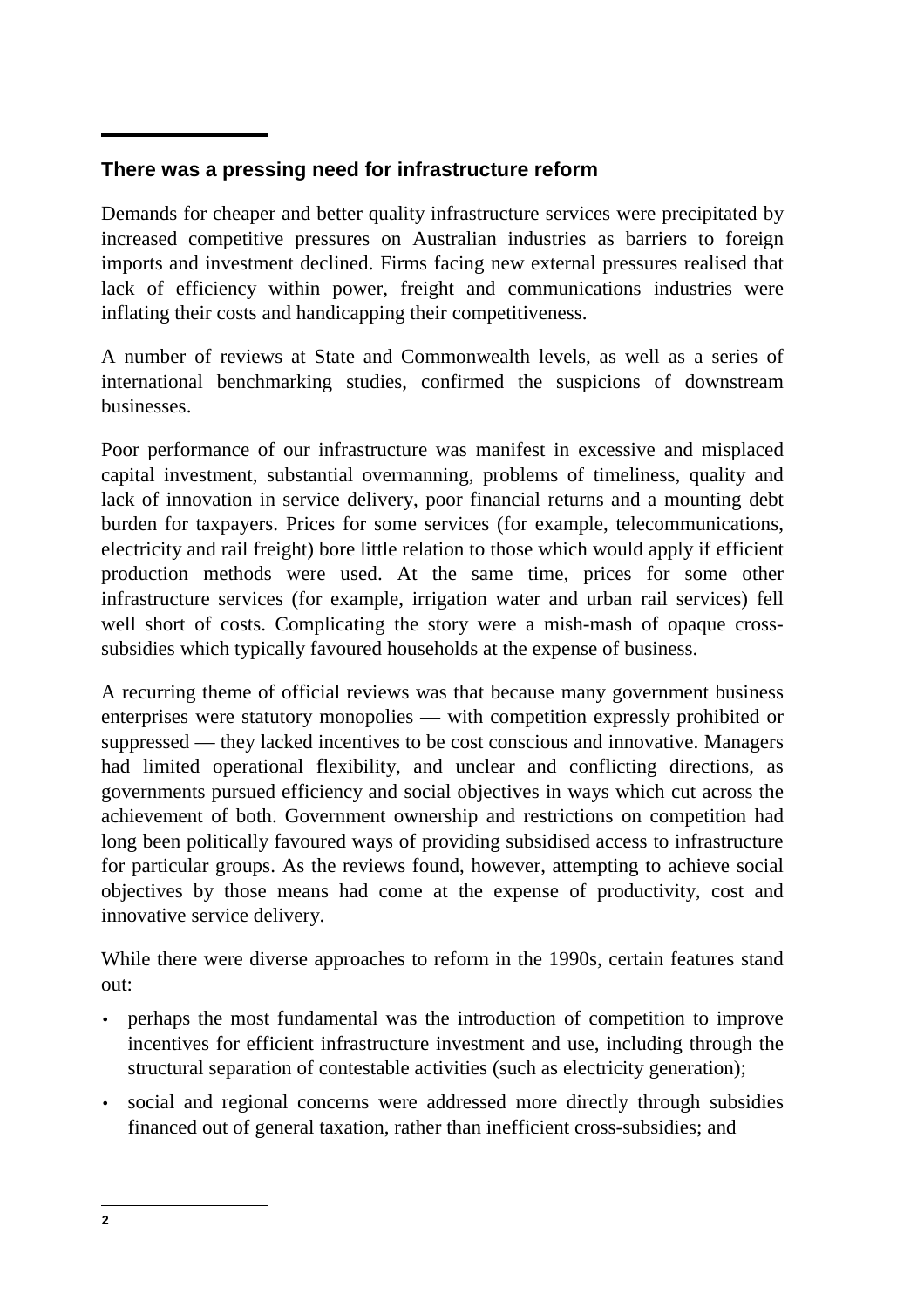• those enterprises which remained in government hands were required to be more commercial and accountable, and new governance arrangements reduced the scope for political and bureaucratic interference in their day-to-day operations.

With the agreement to establish a National Competition Policy in April 1995 following the Review chaired by Fred Hilmer — all Australian governments moved to implement a more coordinated and systematic approach to developing an open, integrated domestic market for goods and services.

# **The gains from reform have been substantial**

That was only seven years ago. Much has happened in the relatively short time since then. Indeed, what we have witnessed has been almost a revolution in public policy, and one that has embraced all Australian jurisdictions ( a revolutionary development in itself). The very magnitude and speed of the changes, however, have contributed to misunderstandings about the process and a backlash from sections of the community who perceive themselves to be losers.

In reality, while there have been some losers (at least in the short term) the benefits from NCP have been more pervasive than many people appreciate.

At the most general level, Australia has experienced a resurgence in productivity growth over the past decade which is impossible to explain other than as the outcome of microeconomic reform. That productivity surge has in turn flowed through to higher income growth. Without it, Australian households' annual incomes would on average have been around \$7,000 lower than they were at the end of the 1990s.

The increased competitive pressures on firms to raise their productivity also forced them to share the gains with their workers and with their customers through lower prices.

A study of trends over the past decade, shortly to be released by the Commission, shows that, notwithstanding recent re-adjustments, prices paid by households for services such as electricity and telecommunications have fallen significantly. Real electricity prices were lower in 2000-01 than they were in 1990-91 in most capital cities and the price of telecommunications services in Australia fell by more than 20 per cent in the same period. Less obvious but real benefits have also come from lower prices to business for electricity, rail freight, port charges and telecommunications.

Technological change has clearly played a role in a number of cases. However, other recent research by the Commission on the role of ICT in productivity growth

HAVE WE GOT THE

**3**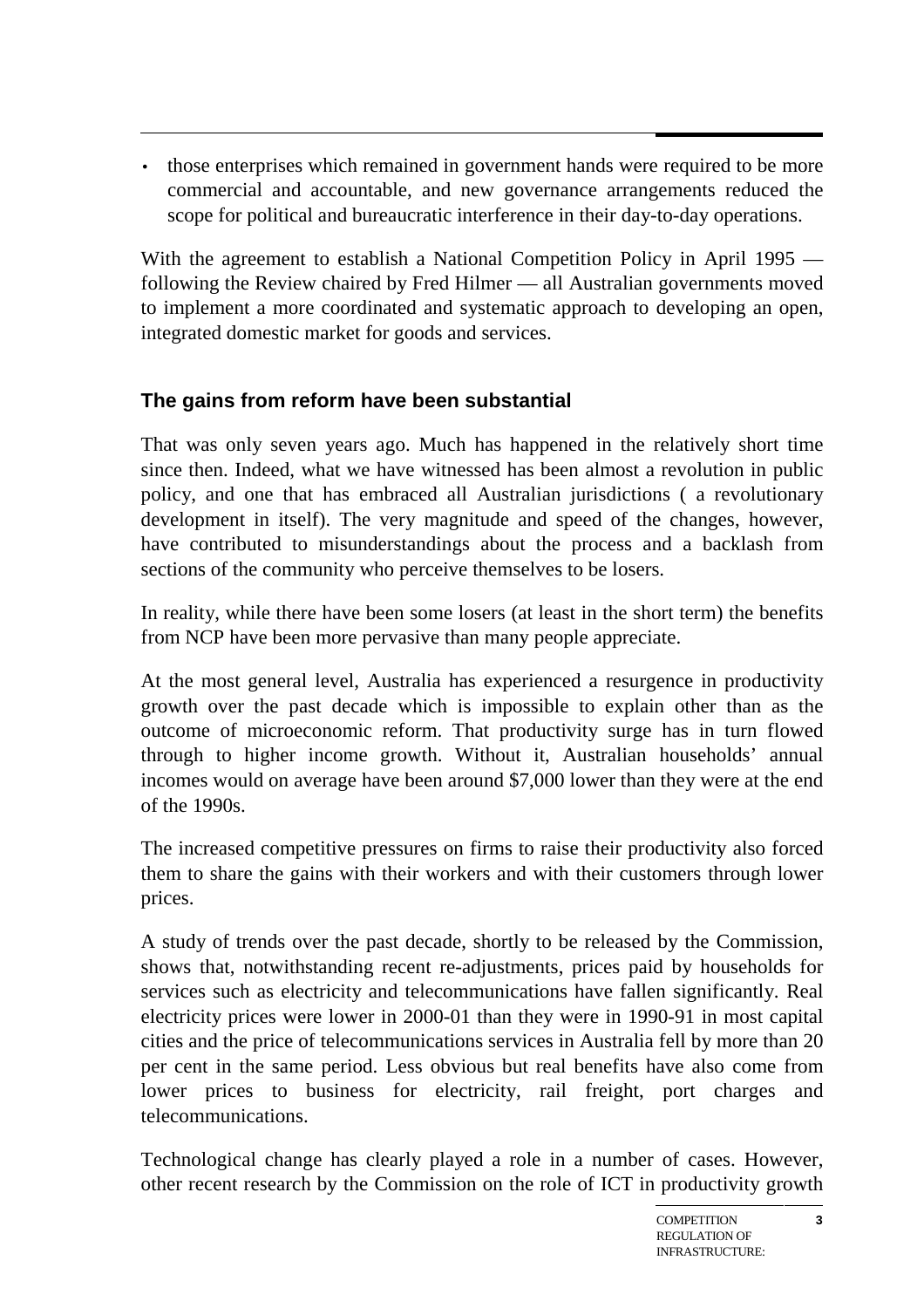shows that the uptake and effective use of new technology is itself directly related to the enhanced competitive incentives and organisational flexibility engendered by microeconomic reforms.

Not all infrastructure prices have fallen. And this is intentionally so. Australia's scarce water resources have long been underpriced and this needed urgent change to promote sustainable use. Consumption-based charges and rising real prices for water have succeeded in reducing per capita consumption by approximately 17 per cent in major urban and regional areas — with significant environmental and capital savings because additional dams have not been required. Urban transport prices also increased in real terms over the past decade, but greater cost recovery has meant less burden on government budgets and taxpayers alike.

The latest assessment by the Commission also shows that these price reductions have not come at the expense of degraded service levels; that lower prices for infrastructure services have been most favourable for low income households and, contrary to popular belief, that the trends have generally been the same across metropolitan and regional Australia.

Many of the gains from reform have come from making better use of existing infrastructure assets. As costs have been pushed down, prices have been able to be reduced. But sustaining the benefits from infrastructure reform in the future also depends on regulatory structures providing appropriate incentives for new investment. Getting that balance right is the biggest challenge now facing procompetition regulation.

# **What is pro-competition regulation?**

The policy problem is that the potential for substantial market power 'comes with the territory' for certain major infrastructure services, such as telecommunications or airports. Left unchecked, incumbents operating in previously legislated monopolies or firms with natural monopoly characteristics can have incentives to seek high profits or operate in ways which may be inconsistent with the interests of the community. Indeed, that was part of the reason for such infrastructure being in government hands in the first place.

National competition policy sought to address this infrastructural problem by:

• enhancing competitive disciplines on government business enterprises through the application of competitive neutrality principles and structural reform of public monopolies;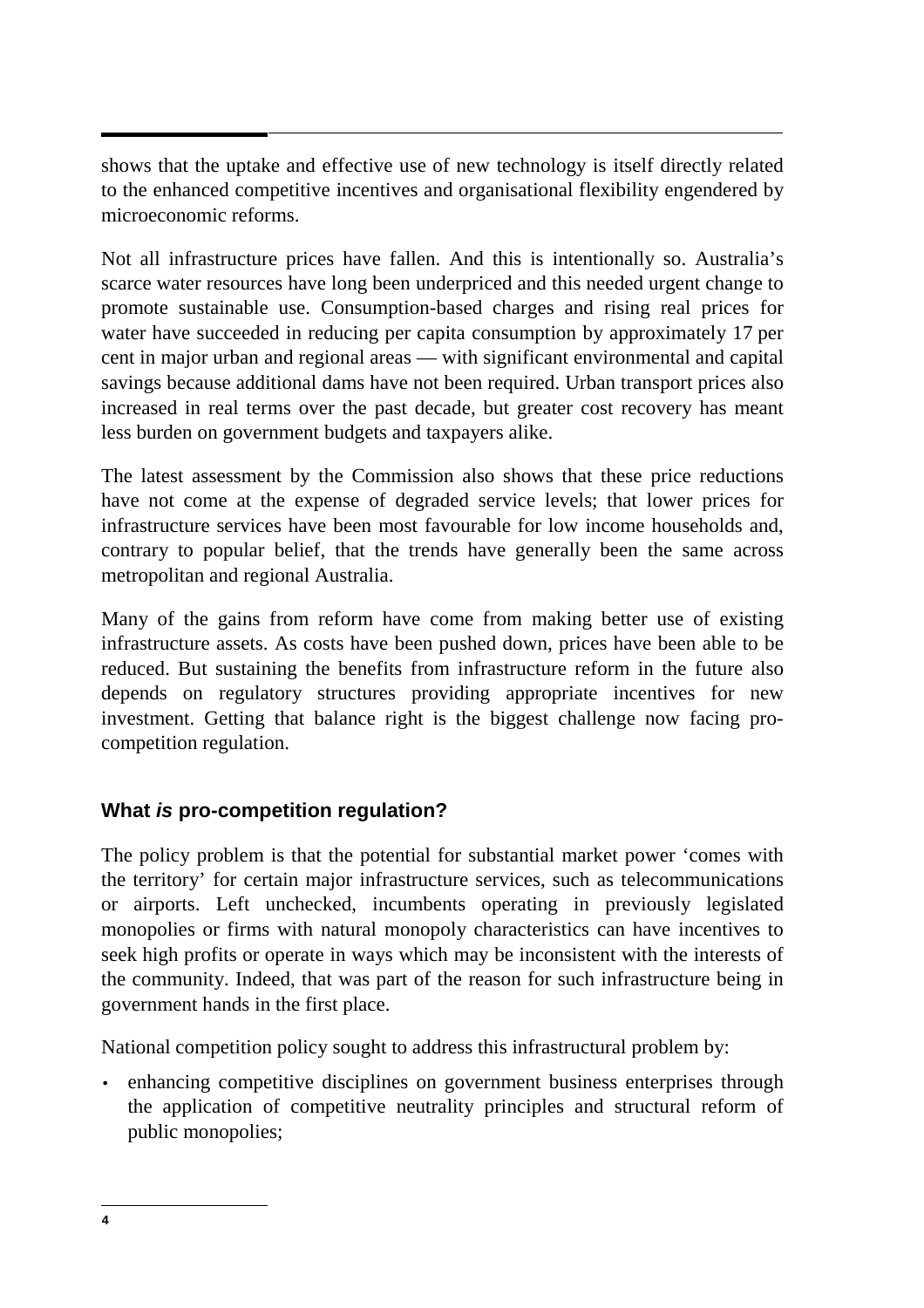- establishing in each jurisdiction arrangements for oversight of prices charged by utilities and other corporations with monopoly power; and
- establishing rules to enable potential competitors to gain access to the services of significant monopoly infrastructure.

There were also specific arrangements for sectors such as telecommunications, where the initial lack of competition and the fast pace of change meant that the Government was reluctant to rely on general trade practices law.

Given the 'experimental' nature of some of these reforms, and the potential for them to generate costs as well as benefits, it was envisaged at the outset that there would need to be independent reviews of the new regulatory arrangements after a few years. A recent suite of Productivity Commission inquiries — encompassing reviews of the National Access Regime, telecommunications competition regulation, airport services pricing, rail reform and the Prices Surveillance Act has provided the opportunity for an independent and public stocktake of key elements of the pro-competition regulation governing Australia's economic infrastructure.

The Commission's final reports on the national access regime, airport services pricing and the Prices Surveillance Act have yet to be released by the Government — so there are limits on what I can say today. But it should come as no surprise that the Commission found that there were legitimate grounds for maintaining regulatory oversight in the areas it analysed. Much of the current regulatory framework was judged to be broadly appropriate. Nevertheless, the Commission found that significant modifications were needed to reduce the risk of regulatory error and to ensure a pay-off to the community in the long-term.

#### **Competition is a means, not an end in itself**

National competition policy and related policies were based on an understanding by all governments that, by and large, competition leads to greater productivity, lower costs and improved service, and so eventually to higher incomes and standards of living. Competition forces firms to get their costs down and to pass the savings on to their customers. And the constant threat of losing market share to competitors helps to ensure that firms, whether large or small, are responsive to consumer needs.

However, as the Hilmer Review noted in the report which led to the NCP:

Competition policy is not about the pursuit of competition per se. Rather, it seeks to facilitate effective competition to promote efficiency and economic growth while accommodating situations where competition does not achieve efficiency or conflicts with other social objectives. These accommodations are reflected in the content and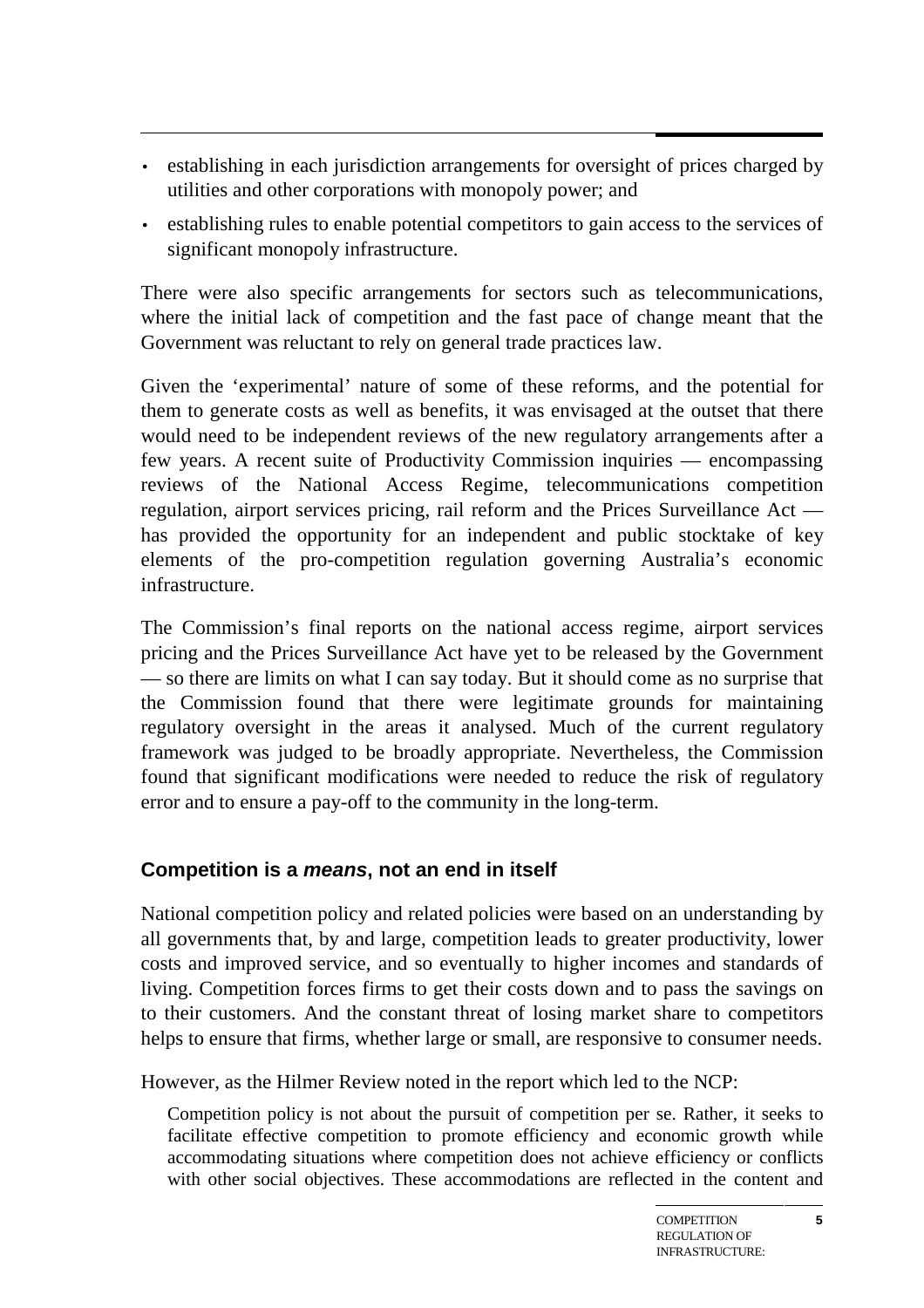breadth of application of pro-competitive policies, as well as the sanctioning of anticompetitive arrangements on public benefit grounds. (Hilmer et al. 1993, p. xvi)

Governments have plainly recognised that there are circumstances in which restraints on competition can be justified in the community's interest. Indeed, there can really be no such thing as completely unfettered competition in any area of economic life. As on the sports field, market competition needs to occur within a framework of rules, obligations and rights which constrain the behaviour of the players. The question is really about the nature and degree of any constraints and how they affect performance.

In some situations, competition may need to be more 'fettered' than in others, to address social objectives such as equity of access or quality standards, or to overcome market failures, including environmental spillovers and information problems. But restricting the potential entry of (qualified) players will rarely be the best way of meeting such concerns. Indeed, in the case of natural monopoly — a defining feature of some key infrastructure services — government has regulated to *facilitate* competition.

#### **The 'natural monopoly' problem**

Where total market demand can be supplied at lowest cost by a single provider, because of great economies of scale or scope, there is likely to be room for only one firm to survive and this can be the most efficient outcome. This is typically the situation for some transmission and distribution networks. To achieve effective competition in markets that rely on that infrastructure, however, the shared use of such 'bottleneck' facilities at cost-reflective prices will generally be necessary.

Vertically integrated infrastructure operators providing upstream or downstream services, have particular opportunities to earn monopoly profits from those services by denying access or making the terms and conditions so unattractive that competitors are disadvantaged. In telecommunications, for example, Telstra owns the local loop and provides retail services to customers. As a result, Telstra has an incentive to restrict the development of competitors' services using the local loop where this would improve its overall profitability. In contrast, owners of essential facilities without upstream or downstream activities — such as airports — have incentives to optimise use of their facilities by others. But they still might be expected to use market power to extract excessive prices and make high profits where market circumstances allow.

While natural monopoly is rightly the focus of pro-competition regulation, market structures in transition from government statutory monopoly can also require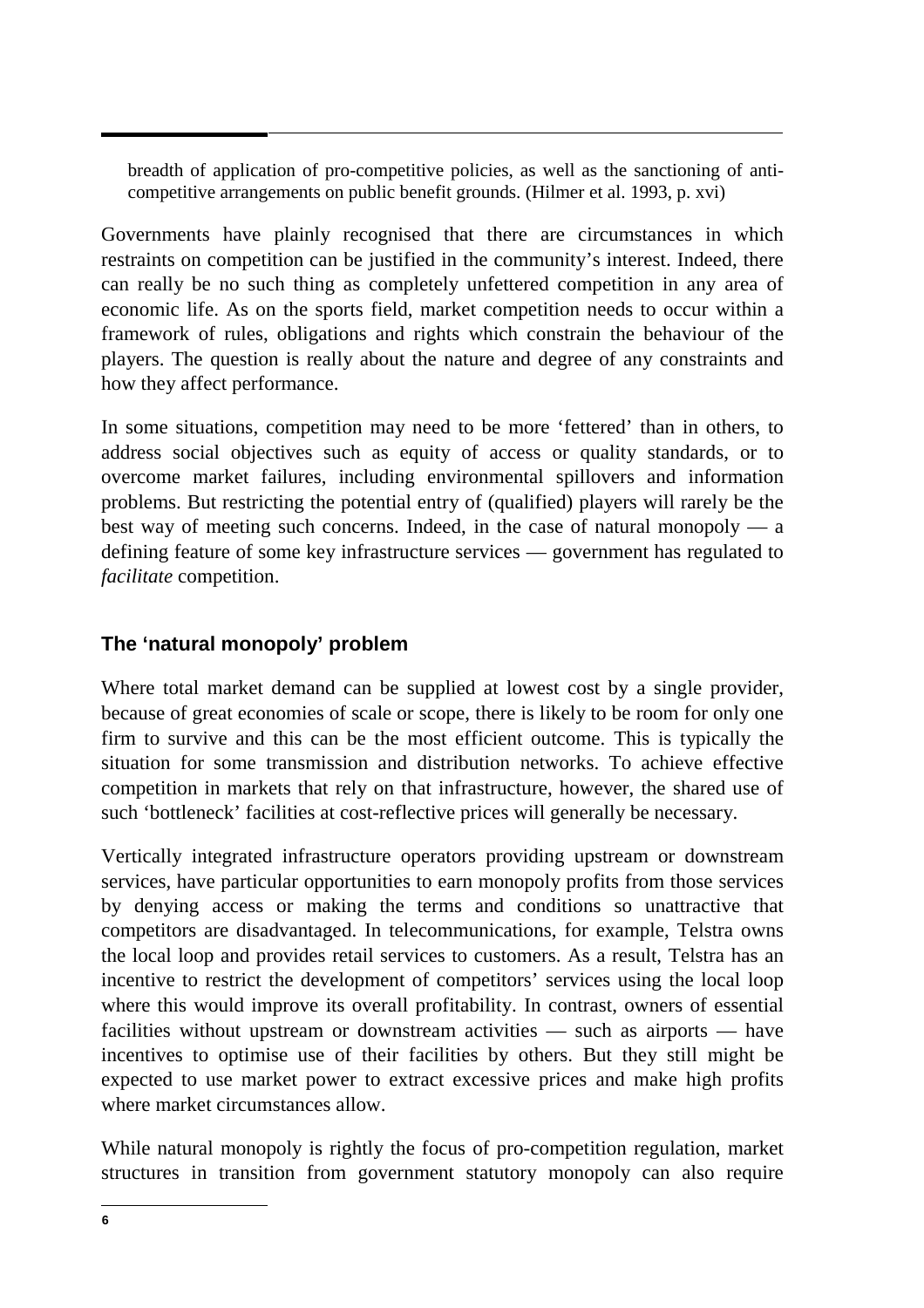regulation to ensure that evolving competition is not stifled by powerful incumbents.

However, when developing regulatory regimes, the 'problem' of market power should not be overstated, for at least five reasons:

- First, the availability of substitutes limits the exercise of market power. For example, rail track providers may be sole suppliers but, for most freight or other services, they face intense competition from other transport modes, notably road.
- Second, technological advances can also increase competitive pressures. Microwave and satellite technologies are increasingly threatening the dominance of telecommunications incumbents reliant on poles and cables.
- Third, where barriers to entry are not insurmountable, even sole suppliers will find it difficult to sustain high prices and excess profits. For example, consumer choice of electricity retailer and telephone number portability have lowered the barriers to new providers.
- Fourth, there will not always be an incentive or the scope to exploit market power even where it appears to exist. With more than four times as much operating profit earned from non-aeronautical activities such as retailing and car parking, the owners of the major airports have incentives to moderate their pricing of aeronautical services so as not to reduce passenger throughput and undermine total airport profitability.
- Fifth, any countervailing power of major users can also be a constraint on monopoly behaviour. Taking the example of airports again, attempts to exercise market power can expect to be resisted by airlines, who have some commercial clout of their own, (especially in dealing with smaller airports reliant on holiday markets).

These factors caution against considering market power in a static context, or one which doesn't account for market reactions to that power being exercised. An incumbent's excess profits will generally be a magnet for other profit seekers. This can take the form of attempted entry to the same business activity, or the invention of and development of substitutes.

Even a natural monopolist can in time face competition from alternative ways of meeting the needs of its customers. For example, pay TV networks and, to some extent, mobile and satellite services, now carry both internet and telephone services that were once the preserve of the copper-based local loop. And while most mobile calls currently terminate on the fixed network, that may change.

Even where monopoly power is exercised, it may not have significant negative impacts on efficiency. In particular, to the extent that monopolists can structure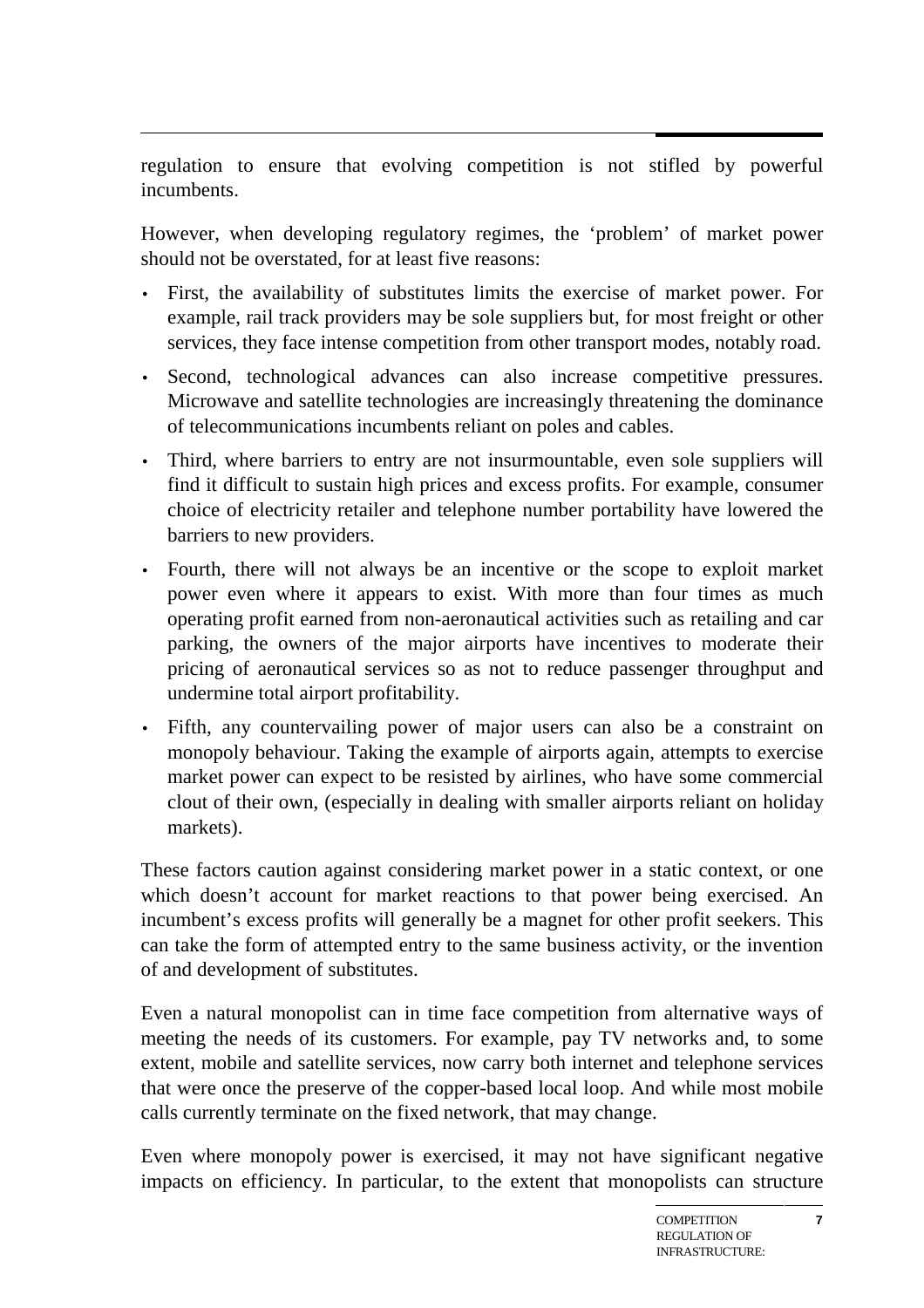their prices to 'soak the rich' or hit hardest their least price-sensitive customers, there may be little distortion in supply or consumption patterns.

Of course, there may be distributional consequences, but whether these warrant concern is not always straightforward. For example, the losers from higher than necessary airport charges would potentially be passengers paying higher fares and airline shareholders earning lower returns. But the diversity of share ownership in airlines and airports — directly or indirectly through large superannuation funds and the mix of foreigners and Australian residents amongst shareholders and passengers, mean that any distributional effects may be largely 'neutralised'.

It follows that the existence *and* impacts of market power need to be tested carefully and reviewed periodically so that regulation can be rescinded where it is no longer likely to provide efficiency benefits.

#### **Investment matters too**

Access and price regulation have the potential to improve efficiency where natural monopoly is a problem and/or markets are in transition. However, the regulatory challenge is to ensure that prices are set neither too high nor too low. There are dangers both ways. Given the legacy of government ownership and control of vertically integrated monopolies, it is not surprising that much of the initial regulatory focus has been on reducing prices. This has been to the direct benefit of consumers and using industries and has led to market innovations and expanded choice.

However, the major risk associated with the regulation of essential infrastructure is that setting prices too low could deter new investment in the facilities themselves. At a conceptual level it is clear that access and price regulation involve a significant intrusion into the property rights of facility owners and can distort their investment behaviour. While available evidence of adverse impacts on past investment is largely anecdotal and difficult to verify, the potential risks of adverse consequences from regulatory action appear to be looming larger. Some of these are documented in the Commission's final report on the National Access Regime.

There is a potential tension between the efficient use of existing facilities and incentives to build new ones. Once investments have been made, the actual costs of running transmission and distribution networks are relatively low. With capital effectively having no alternative uses, there is a theoretical case — at least from a short-term perspective  $\frac{1}{x}$  in setting prices to recover only marginal or operating costs. However, this would deny the firm the opportunity to recover its fixed costs. While the service might continue to be provided for the asset's economic life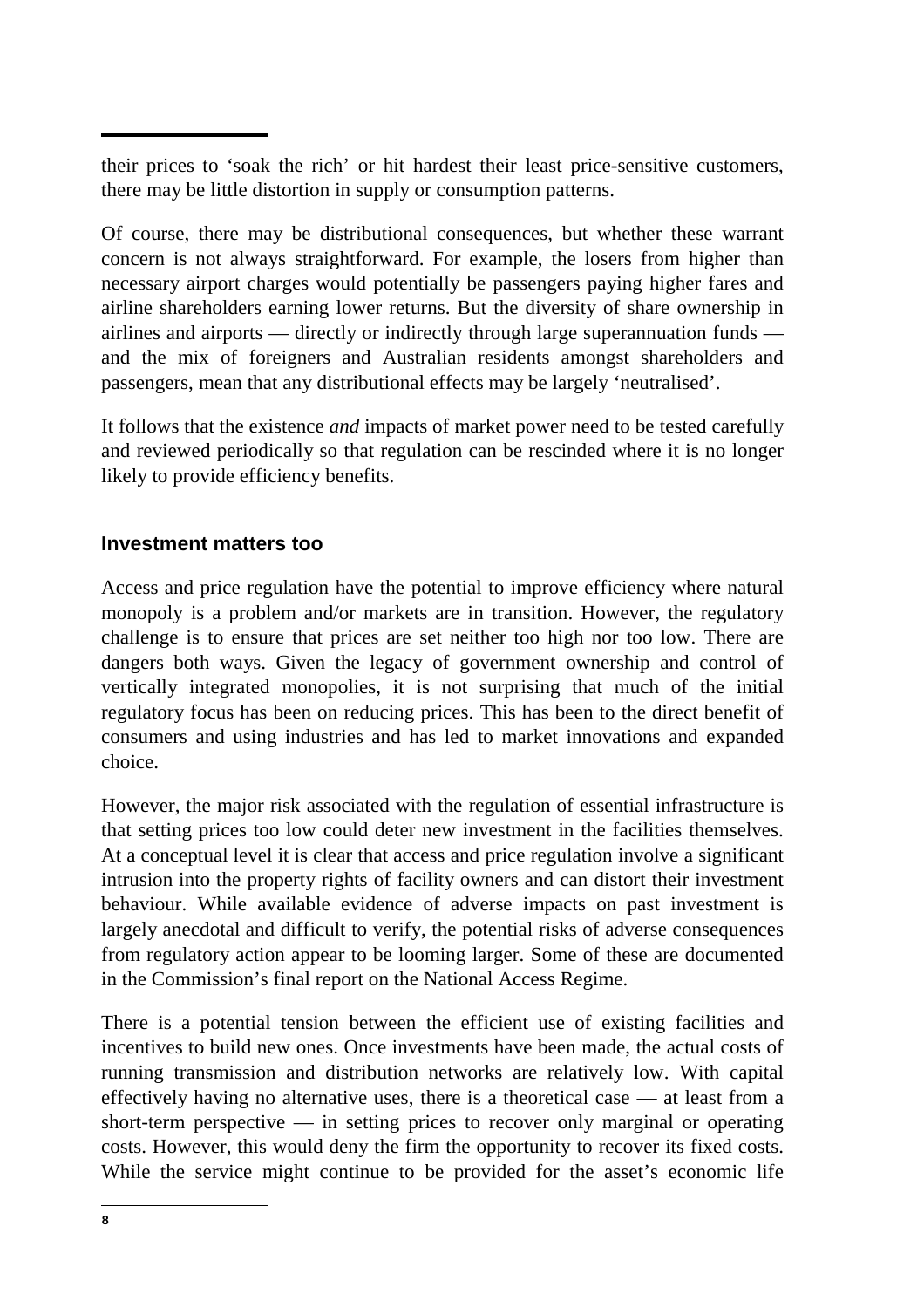(though possibly with inadequate maintenance), such a pricing policy would destroy incentives for any replacement investment.

No firm, including existing facility owners, will commit to major new capital outlays without the expectation of profits commensurate with the commercial risks involved. As the old proverb has it, there is "many a slip twixt cup and lip". Realised returns can be affected by unforseen delays and costs during the construction phase, unanticipated changes in market demand, uncertainty about how an untried technology will perform or the possible emergence of a superior competing technology. So even without regulatory risk, the extent of profitability cannot be assured. For investments which are particularly risky, or that have the expectation of only normal returns allowing for such risk, the potential for regulatory action to deter or even stop new investment is heightened.

In the case of access regulation, there may also be perverse incentives for investors to build smaller facilities than would be sociably desirable so as to ensure that there is little spare capacity beyond their immediate requirements, thereby removing any threat that they would be required to grant access at prices they considered too low.

Another disadvantage of unduly low regulated prices is that the investment required to maintain, extend or replace existing infrastructure may be delayed. This can result in a deterioration in service through breakdowns and increasing congestion. The effects of this may go unnoticed for some years, until a crisis point is reached. Two illustrations from overseas are the UK rail services failures and the Californian energy crisis.

In the long term, consumers and business users are likely to be worse off with inadequate essential infrastructure than if appropriate services are provided at higher prices.

Prices need to be at least sufficient to cover the long-run costs of facility operators, including an adequate return for the risk involved. But prices should not be set so far above costs as to detract from the efficient use of services or to inhibit investment and innovation in related markets. This is a particular risk in markets such as new value-adding telecommunication services, where investors are already grappling with rapid and unpredictable technological change and demand for the platform service is sensitive to price. There is also the possibility that high regulated prices could lead to the inefficient duplication of facilities where users have no option but to build their own.

It follows that there needs to be a balance between the short-term gains for users and consumers in having low prices, and the community's long-term welfare, which also requires the efficient timing and scale of investment. The Commission has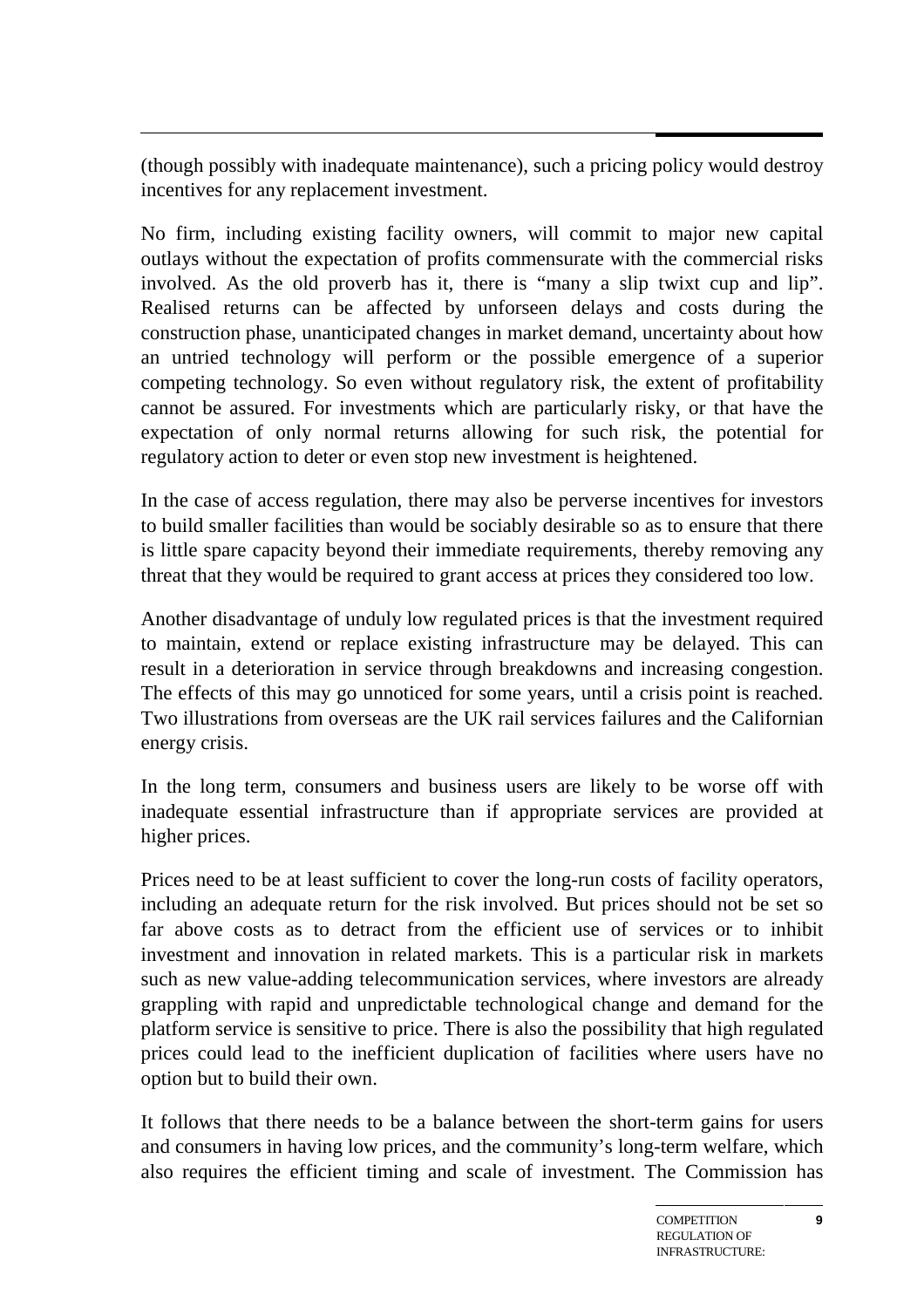found that the regulatory framework needs to provide clearer signals about how this balance is best achieved.

#### **Regulators need statutory guidance**

Life wasn't meant to be easy for competition regulators. The tasks they face are complex and require considerable information if regulators are to consistently improve on market outcomes. Firms which are subject to regulation typically know more about their operations and markets than the regulators could ever be expected to know. When technology and market demands are changing rapidly — which is increasingly the case — the difficulties for regulators are compounded.

Ultimately, a large element of judgement is unavoidable in deciding whether and how to intervene, and this raises the prospect of regulatory error. As already argued, where long-lived investments in essential infrastructure are involved, the costs of regulatory error can be substantial. In addition, regulatory interventions risk dampening incentives for cost saving, innovation and entrepreneurship in regulated firms, or those depending on them.

These informational difficulties are an inherent (what might be called an 'incentive neutral') source of regulatory error. But regulatory error can also have more *systemic* origins, reflecting the susceptibility of regulators to various forms of 'capture'. Their significance will depend on how regulatory frameworks are designed, including the independence and degree of discretion afforded regulators and how their objectives are specified and their performance monitored.

As is well known, the traditional concern based on the American experience was of capture of regulatory agencies by industry incumbents, who have more incentive than anyone else to find ways of influencing how regulators interpret the rules in their particular cases. But, depending on the institutional settings, quite different forms of influence can operate. These include favouring the interests of current consumers (and electoral constituents) over the interests of future consumers; which could lead to new entrants being favoured over incumbents.

Regulators may also feel constrained by the precedents set by their own past decisions. Apart from a natural reluctance to admit error (that we all share!) the regulator must consider the potential for subsequent litigation where past errors have imposed substantial costs on particular businesses. To avoid this risk any correction in regulatory behaviour is likely to be incremental and defended in terms of new circumstances.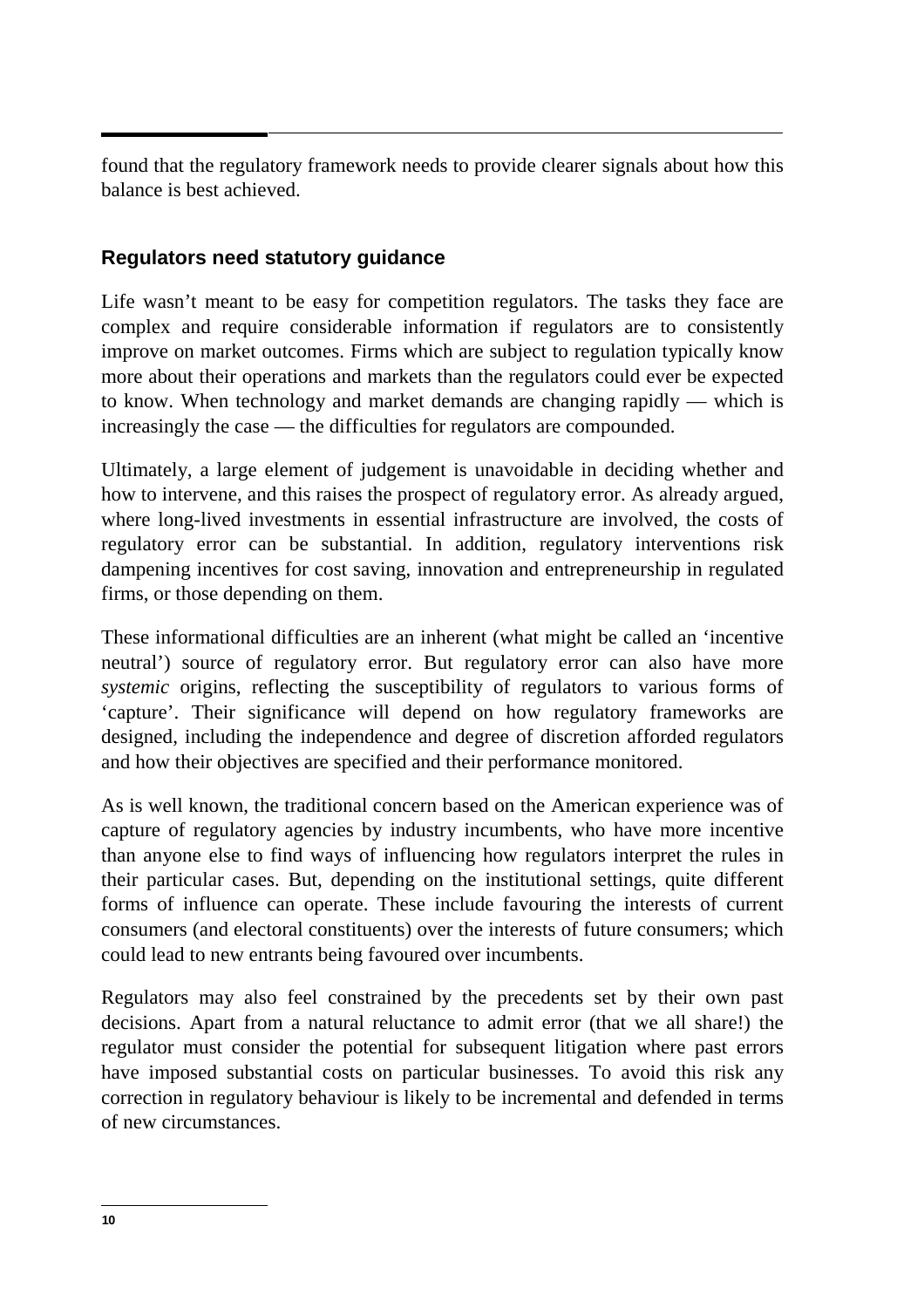Finally, regulators may have a risk-averse attitude to the possibility of firms earning high profits because these may be associated, in the public mind, with failure by the regulator to control the excesses of market power.

Regulatory discretion cannot be eliminated, and indeed, some discretion is desirable. However, to reduce the risk of regulatory error, statutes need to be clear about three things: the objectives of regulation; the behaviour at which intervention should be targeted, and the principles governing the type of intervention.

These basic requirements are not often met. For example, the Productivity Commission found that the National Access Regime was deficient in all three respects. It proposed the inclusion of an objects clause and pricing principles in the national regime and a change to the regime's 'declaration' criteria to reduce the possibility that services will be subjected to access arrangements without the prospect of a significant economic payoff.

Given the manifold uncertainties and information difficulties, there are limits to what regulators can be expected to achieve. Rather than aiming for an ideal but unattainable outcome, the public policy goal should be a set of regulatory arrangements that will improve efficiency through time, while minimising the scope for regulatory errors. A framework is needed in which regulators are encouraged to intervene only when significant improvements in efficiency are in prospect and not to be too ambitious in fine tuning the prices they regulate.

A number of the Productivity Commission's general proposals, which mainly apply to existing assets, will also help facilitate efficient investment in essential infrastructure services. However, the Commission has come to the view that special additional provisions will also be needed if new investment is not to suffer from an inherent regulatory tendency to truncate the up-side potential of a proposed investment, while allowing investors to bear all the downside risks.

Recent references by regulators to average rates of return earned by companies on the stock exchange underline this problem. For example, if no project were allowed to earn more than the ASX average, then any proposed project with an aboveaverage specific risk profile — requiring the possibility of above-average returns would not proceed.

The problem of regulatory truncation is an important policy issue, but determining the best approach to dealing with it is not at all straightforward. It should nevertheless become a priority for government consideration and the Commission's final report on the National Access Regime provides guidance on how it might go about it.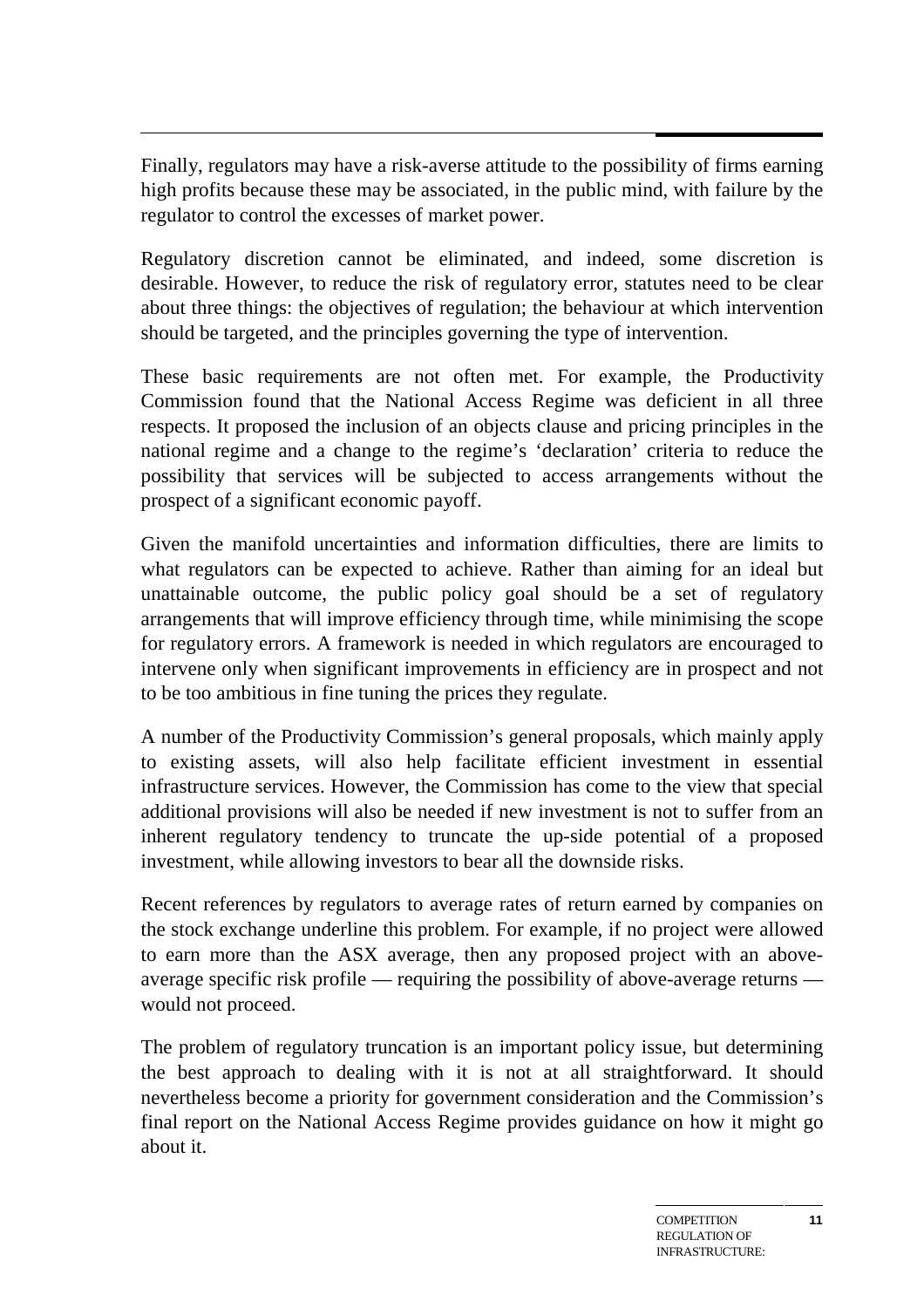These and other detailed proposals in that report are highly relevant to the imminent COAG Energy Review. It would be unhelpful to good policy development in that sector if delays in publicly releasing the Commission's report meant that the Review got under way without the panel, or industry participants, having the opportunity to consider our findings.

In areas where market power appears to be a problem but the correct regulatory response is uncertain, good process is essential to determine the significance of the problem and how best to address it. For example, in its review of the Prices Surveillance Act, the Commission argued that modified inquiry and monitoring functions needed to be written into a new section of the Trade Practices Act, allowing the Prices Surveillance Act to be repealed. Rather than the regulator having the main say about what firms or industries should be subject to price oversight, the Commission argued for separate and independent public reviews of the market circumstances in such cases, including an assessment of the full range of potential policy responses. The current inquiry by the Productivity Commission into harbour towage, currently declared under the Prices Surveillance Act, is a good example of this approach at work.

Once reviews of appropriate responses to market power problems have been completed and governments have decided their broad approach, the details of implementation can benefit from consultations with affected parties. Such consultations can test the practicalities of proposed regulation and alert people to its implications — thereby reducing uncertainty and the potential for subsequent disputation. The imminent sale of Sydney Airport is a case in point. Whether or not the Government adopts the Commission's preferred option for future airport price regulation, bidders for Sydney Airport should have a clear picture of the regulatory framework for that facility, so that expected airport charges can be factored adequately into the sale price.

#### **Summing up**

The broad-based microeconomic reforms of the past decade and a half have sharpened international and domestic competition, and thereby reduced the number of markets in Australia where governments need to intervene to address the adverse consequences of market power.

Given their potential costs and distortions, regulatory interventions such as access regimes and other price controls should be measures of last resort, focused on those activities with demonstrable monopoly power. These now largely involve bottleneck infrastructure services with natural monopoly characteristics. The